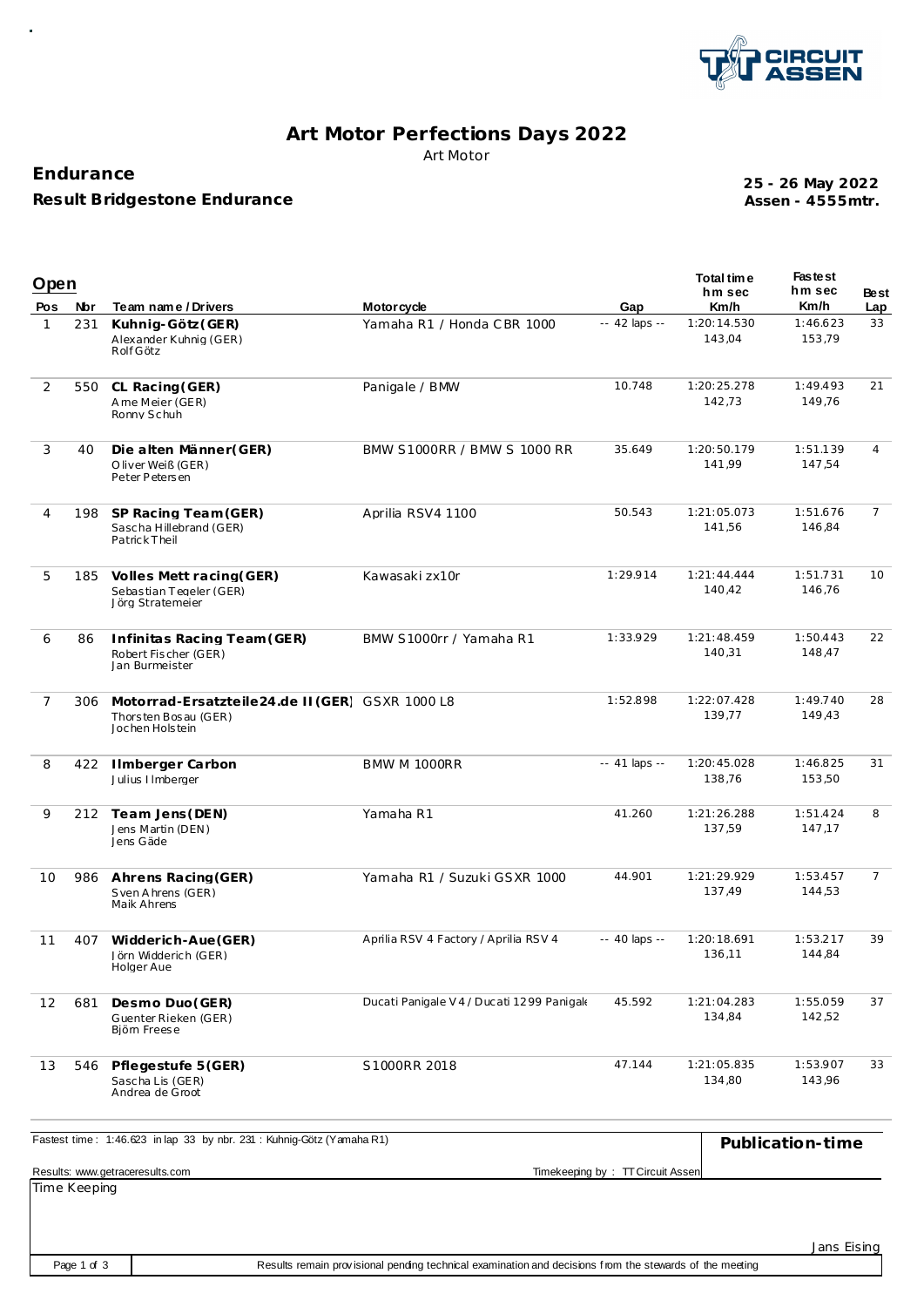

## **Art Motor Perfections Days 2022** Art Motor

**Endurance**

#### **Result Bridgestone Endurance**

**Assen - 4555mtr. 25 - 26 May 2022**

| 14         | 81                    | SP Racing Team 2(GER)<br>Torsten Sänger (GER)<br>Kilian Ackermann          | Ducati 1299 S                             | 1:06.754      | 1:21:25.445<br>134,26 | 1:55.772<br>141,64 | 39             |
|------------|-----------------------|----------------------------------------------------------------------------|-------------------------------------------|---------------|-----------------------|--------------------|----------------|
| 15         | 188                   | TopGun Racing (NED)<br>Michael Oogink (NED)                                | Honda                                     | 1:22.238      | 1:21:40.929<br>133,83 | 1:53.286<br>144,75 | 11             |
| 16         | 76                    | Motorrad-Ersatzteile24.de(GER)<br>Philipp Wiehe (GER)<br>Andreas Englert   | Honda CBR1000RR SC77                      | -- 39 laps -- | 1:20:14.542<br>132,83 | 1:53.603<br>144,34 | 29             |
| 17         |                       | 952 Austermann/Sterni(GER)<br>Hubert Austermann (GER)<br>Ludger Sternberg  | Suzuki GSX-R 750 / GSXR 1000              | 17.611        | 1:20:32.153<br>132,34 | 1:56.347<br>140.94 | 39             |
| 18         | 777                   | Duc Dickel Racing(GER)<br>Rudolf Sawatzki (GER)<br>Paul Golba              | Suzuki GSX-R 750 K7 / Yamaha R1 RN 12     | 17.966        | 1:20:32.508<br>132,33 | 1:53.416<br>144,58 | 39             |
| 19         | 49                    | Klappstuhl Records(GER)<br>Ulrich Böge (GER)<br>Steffen Trennt             | BMW S1000RR / GSX R 1000 L8               | 42.507        | 1:20:57.049<br>131,66 | 1:57.249<br>139.86 | 36             |
| 20         |                       | 612 Aldorf Maschinenbau(GER)<br>Erik Müller (GER)<br>Lucas Sassler         | Yamaha R1 RN65                            | -- 38 laps -- | 1:20:25.117<br>129,14 | 1:57.031<br>140,12 | 11             |
| 21         | 618                   | Desmo Extreme (GER)<br>Wolfgang Beekhuis (GER)<br>Michael Holdt            | Ducati Panigale 1299 / Ducati Panigale 11 | 1:42.435      | 1:22:07.552<br>126.45 | 2:00.295<br>136,31 | 24             |
| 22         | 282                   | Standby-Racing (GER)<br>Marc Richter (GER)<br>Hans-Jürgen Warnck           | Yamaha R1 RN19                            | -- 37 laps -- | 1:20:41.963<br>125,30 | 2:01.358<br>135,12 | 23             |
| 23         | 42                    | schoenballern.com TaekwonTurbc Kawasaki ZX10R 2008<br>Patrick Büchel (GER) |                                           | -- 34 laps -- | 1:21:44.793<br>113.67 | 2:11.002<br>125.17 | 3              |
|            | <b>Not Classified</b> | Did not Finish                                                             |                                           |               |                       |                    |                |
| <b>DNF</b> | 21                    | CC RACING (GER)<br>Frank Messerschmidt (GER)<br>Andreas Gipp (GER)         | Aprilia RSV4 / Yamaha R1                  | -- 18 laps -- | 40:56.401<br>120,16   | 1:56.319<br>140,97 | $\overline{2}$ |
|            |                       |                                                                            |                                           |               |                       |                    |                |

| <b>Superlight</b> |     |                                                                            | Total time<br>hm sec | <b>Fastest</b><br>hm sec | <b>Best</b>           |                    |     |
|-------------------|-----|----------------------------------------------------------------------------|----------------------|--------------------------|-----------------------|--------------------|-----|
| <b>Pos</b>        | Nbr | Team name/Drivers                                                          | <b>Motorcycle</b>    | Gap                      | Km/h                  | Km/h               | Lap |
|                   | 33  | Rolex (GER)<br>Robin Tietien (GER)                                         | Yamaha R6            | $-39$ laps $-$           | 1:20:41.999<br>132.07 | 1:57.875<br>139.11 | 33  |
|                   | 871 | Yamaha Anfänger Rennteam 600 (Vamaha R6<br>Ruben Noack (GER)<br>Kai Hanßen |                      | 24.604                   | 1:21:06.603<br>131.41 | 1:57.079<br>140.06 | 32  |

| Fastest time: 1:46.623 in lap 33 by nbr. 231: Kuhnig-Götz (Yamaha R1)                                                                                  |                                  | Publication-time |
|--------------------------------------------------------------------------------------------------------------------------------------------------------|----------------------------------|------------------|
| Results: www.getraceresults.com<br>and the contract of the contract of the contract of the contract of the contract of the contract of the contract of | Timekeeping by: TT Circuit Assen |                  |

Time Keeping

Jans Eising